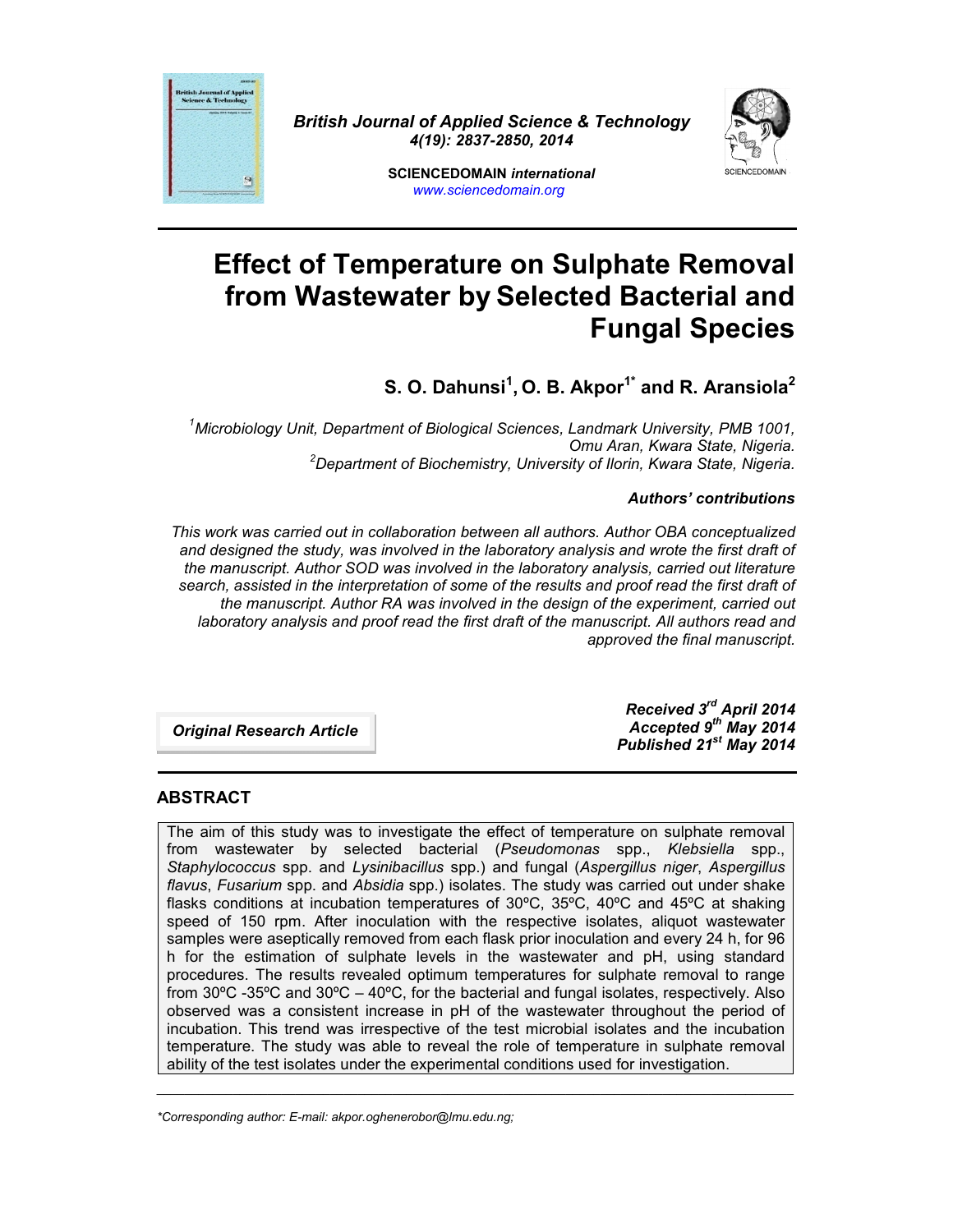*Keywords: Temperature; sulphate removal; wastewater; bacteria; fungi.*

#### **1. INTRODUCTION**

The release of acidic, sulphate and metal-containing wastewater is an important environmental problem. The discharge of enormous amounts of wastewater that contain high sulphate and dissolved metal concentrations is a main source of pollution in receiving water bodies. The presence of high sulphate levels in water cause is known to cause many environmental Problems, such as taste, odor and laxative effect which can lead to dehydration [1].

Although various methods exist for sulphate removal from wastewater, recently, biological removal processes have gained increasing interest. This is mainly due to the ability of biological processes in the production of effluents that are suitable for discharge into the environment. In addition, biological sulphate removal process is said to have developed over the past few years that it is indicated that it can compete successfully with other sulphate removal technologies for full-scale treatment of mine and other industrial effluents. In addition to metal removal and neutralisation, biological sulphate removal process can be used in the treatment of industrial effluents [2].

It is hypothesised that when sulphate is present in the wastewater stream, biogenic sulphide produced by sulphate-reducing bacteria is an important alternative sulphide source for metal precipitation. Sulphate reducing bacteria are facultative anaerobes that use sulphate ions as the terminal electron acceptor for metabolism of organic substrates The removal mechanism is based on the fact that, under anaerobic conditions, sulphate-reducing bacteria have the ability of oxidizing simple organic compounds, using sulphate as terminal electron acceptor, which is reduced to sulphide [2,3].

In the presence of organic matter and sulphate, sulphate-reducing bacteria can reduce sulphate to sulphide. A major disadvantage of biological sulphate removal by the addition of organic carbon sources as substrate is indicated to be the high residue organic carbon content or the release of coloured water, which requires downstream treatment. In comparison with chemical treatment with respect to costs is said to be far more economical [4,5].

It is reported that thermal adaptation and flexibility of microorganisms to function effectively at different temperature regimes is related to underlying molecular mechanisms [6]. Previous studies on on extracellular enzymes isolated from marine bacteria report the possibility that the temperature optimum of the initial step of organic carbon remineralization may exceed the temperature optima of terminal steps of remineralization [7]. Although there were reports on terminal processes of organic carbon remineralization [8], such as sulphate reduction and oxygen consumption measured in environments which experience massively different temperature regimes, as well as the specific temperature dependence of sulphate reduction [9], there is not much information on the role of temperature on sulphate uptake by individual bacterial and fungal species. This study was study was therefore aimed at investigating the effect of temperature on sulphate removal from wastewater by selected bacterial and fungal strains.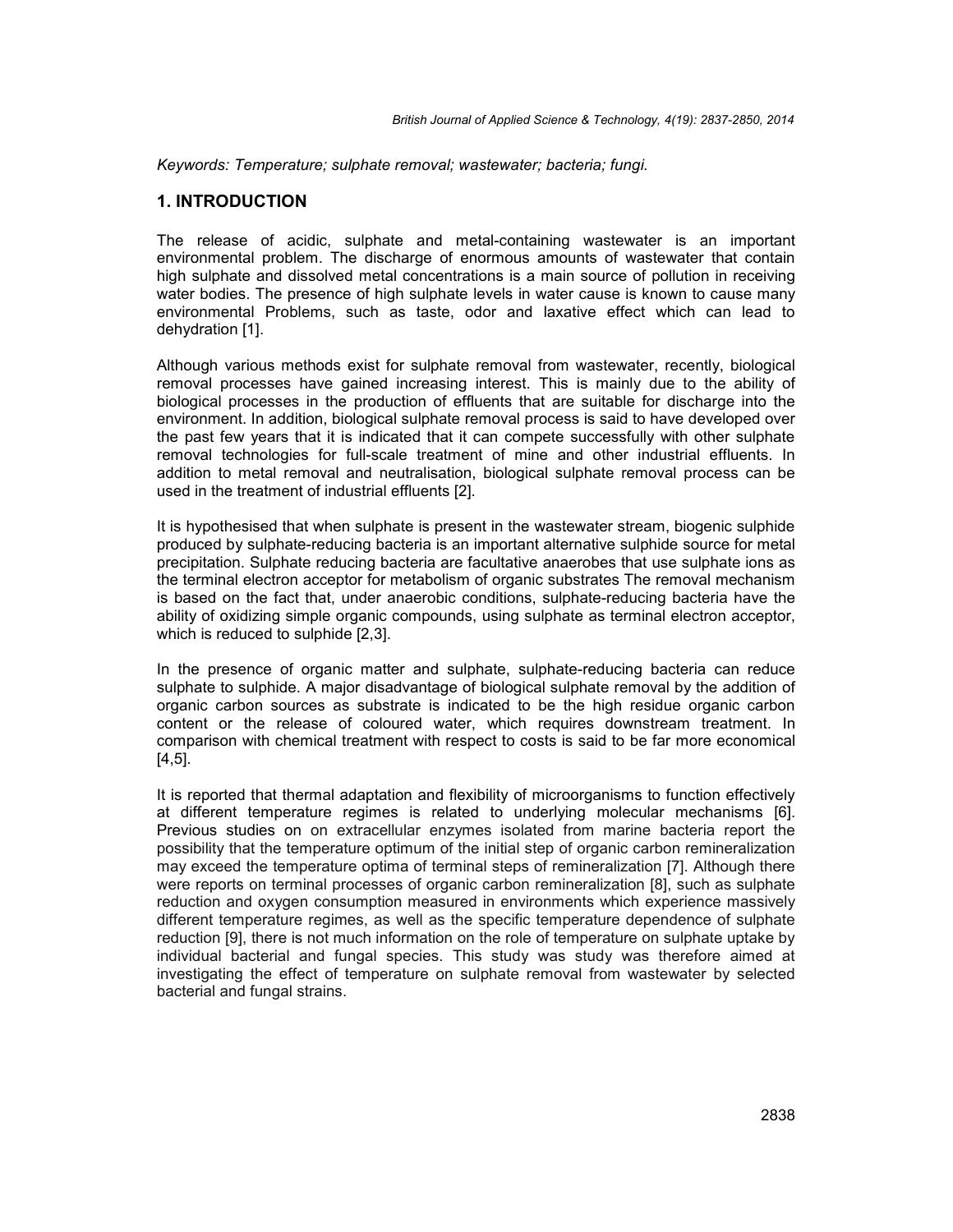## **2. MATERIALS AND METHODS**

## **2.1 Test Microorganisms**

A total of eight microorganisms, consisting of four fungal and four bacteria species were used for this investigation. The fungal isolates were *Aspergillus niger*, *Aspergillus flavus*, *Fusarium* spp. and *Absidia* spp., while the bacterial isolates were isolates were *Pseudomonas* spp., *Klebsiella* spp., *Staphylococcus* spp. and *Lysinibacillus* spp. The isolates were obtained from the laboratory stock of the Department of Biological Sciences, Landmark University, Omu Aran, Kwara State, Nigeria. The isolates have previously been used for nitrate and phosphate removal studies in synthetic wastewater [10,11].

### **2.2 Wastewater Media**

The wastewater used for the study was collected from a waste stabilization pond in the Landmark University Commercial Farms located in Omu Aran, Kwara State, Nigeria. The wastewater was filtered in 200 mL quantity into 250 mL capacity Erlenmeyer's flasks, using Whatman No. 1 filter paper and then supplemented with sodium acetate (5 g/L) and magnesium sulphate (0.15 g/L) and then sterilised in an autoclave for 15 min at 121ºC at 15 psi.

## **2.3 Sulphate Removal Studies**

Before inoculation with a test isolate, all sterilised flasks were left in the incubator for 24 h, after which samples were taken from them and plated on nutrient and sabourand dextrose agar to observe for bacterial and fungal growth, respectively. This was done to ascertain the efficiency of the sterilisation. Only flasks that showed no growth on the respective media were used for sulphate removal studies.

To each sterile flask containing the wastewater media, one mL of an overnight broth culture of the test isolate was inoculated before incubating in a shaking incubator at 30ºC at a shaking speed of 150 rpm. Prior inoculation and every 24 h for 96 h, aliquot wastewater samples (30 mL) were withdrawn from each incubated flask for the estimation of pH and sulphate concentration in the wastewater, using standard procedures [12].

All experimental analyses were carried out in triplicate. The reagents that were used were of analytical grade

## **3. RESULTS AND DISCUSSION**

In the presence of the *Aspergillus niger*, sulphate concentration at the different temperatures showed a decrease from 5944.79 mg/L to 4712.71 mg/L, from 5880.51 mg/L to 4764.04 mg/L, from 5862.65 mg/L to 4425.22 mg/L and from 5944.79 mg/L to 5277.41 mg/L, at incubation temperatures of 25ºC, 30ºC, 35ºC and 40ºC, respectively (Fig. 1). These decreases translate to 20.72 % at 25ºC, 18.99 % at 30ºC, 24.52 % at 35ºC and 11.23 % at 40ºC.

The pH variation of the wastewater in the presence of the *Aspergillus niger* revealed an increase at the end of the 96 h incubation period. At the expiration of the period of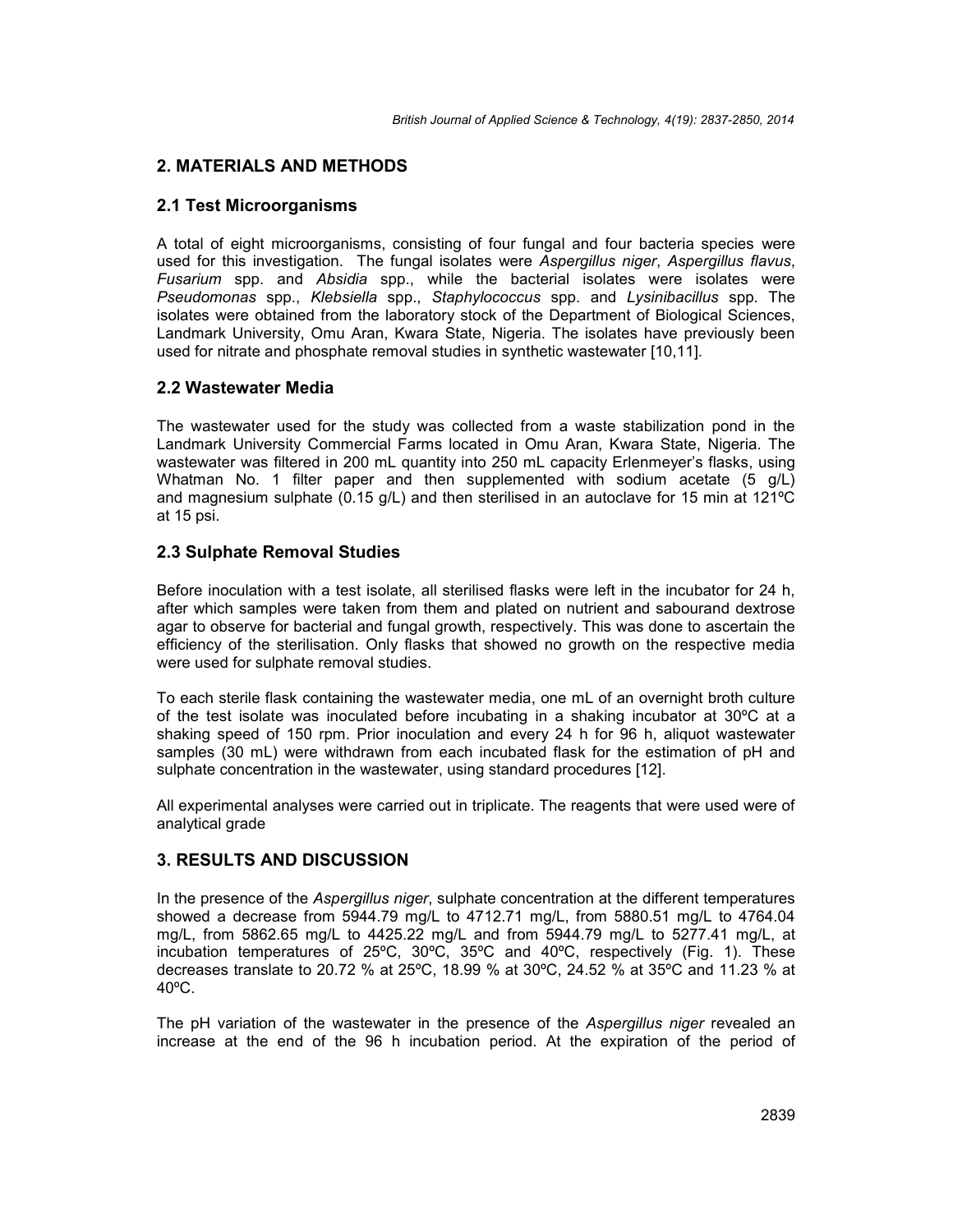incubation, percent increases in the pH were found to be 13.75%, 19.47%, 12.10% and 15.04%, at incubation temperatures of 25ºC, 30ºC, 35ºC and 40ºC, respectively (Table 1).

| Time<br><b>Incubation Temperatures</b>             |                |
|----------------------------------------------------|----------------|
| $30^{\circ}$ C<br>$35^{\circ}$ C<br>$40^{\circ}$ C | $45^{\circ}$ C |
| Aspergillus niger                                  |                |
| 0 <sub>h</sub><br>6.4<br>6.4<br>6.4                | 6.4            |
| 6.3<br>24 h<br>6.8<br>7.0                          | 6.8            |
| 48 h<br>6.6<br>7.2<br>7.0                          | 7.2            |
| 7.8<br>72 h<br>6.8<br>7.1                          | 7.3            |
| 96 h<br>8.0<br>7.3<br>7.5                          | 7.6            |
| % increase<br>13.75<br>19.47<br>12.10              | 15.0           |
| <b>Aspergillus flavus</b>                          |                |
| 6.4<br>0 <sub>h</sub><br>6.4<br>6.4                | 6.4            |
| 7.0<br>6.8<br>6.9<br>24 h                          | 6.9            |
| 48 h<br>7.2<br>7.6<br>7.0                          | 7.2            |
| 72 h<br>7.3<br>7.3<br>7.6                          | 7.6            |
| 96 h<br>8.2<br>8.0<br>7.0                          | 8.3            |
| 21.75<br>19.67<br>8.57<br>% increase               | 22.6           |
| Fusarium spp.                                      |                |
| 6.4<br>6.4<br>0 h<br>6.4                           | 6.4            |
| 6.6<br>6.9<br>24 h<br>6.8                          | 6.9            |
| 48 h<br>7.5<br>8.2<br>7.0                          | 7.6            |
| 72 h<br>8.3<br>8.0<br>7.4                          | 7.4            |
| 96 h<br>7.9<br>7.1<br>8.4                          | 7.8            |
| 9.17<br>22.94<br>18.93<br>% increase               | 17.5           |
| Absidia spp.                                       |                |
| 6.4<br>6.4<br>0 <sub>h</sub><br>6.4                | 6.4            |
| 24 h<br>7.0<br>8.2<br>7.5                          | 8.8            |
| 48 h<br>8.5<br>8.0<br>7.5                          | 8.6            |
| 72 h<br>8.1<br>7.9<br>7.8                          | 8.4            |
| 96 h<br>8.3<br>8.2<br>7.9                          | 8.4            |
| 18.69<br>21.84<br>22.50<br>% increase              | 23.00          |

#### **Table 1. Variation in pH of the wastewater at the different temperatures in presence of the test fungal species**

*All values are averages of triplicate analysis.*

As shown in Fig. 2, in the presence of the *Aspergillus flavus*, sulphate concentration in the wastewater at the end of the 96 h incubation was observed to show decrease from 5944.79 mg/L to 4897.52 mg/L at 30ºC, from 5780.51 mg/L to 5739.44 mg/L at 35ºC, from 5862.65 mg/L to 5215.81 mg/L at 40ºC, from 5944.79 mg/L to 5277.41 mg/L at 45ºC (Fig. 2).

With respect to pH of the wastewater in the presence of the *Aspergillus flavus*, there was a steady increase with time at the different temperatures. After the 96 h incubation time, pH levels were found to increase from the initial of 6.4 to 8.2, 8.0, 7.0 and 8.3, at 30ºC, 35ºC, 40ºC and 45ºC, respectively (Table 1).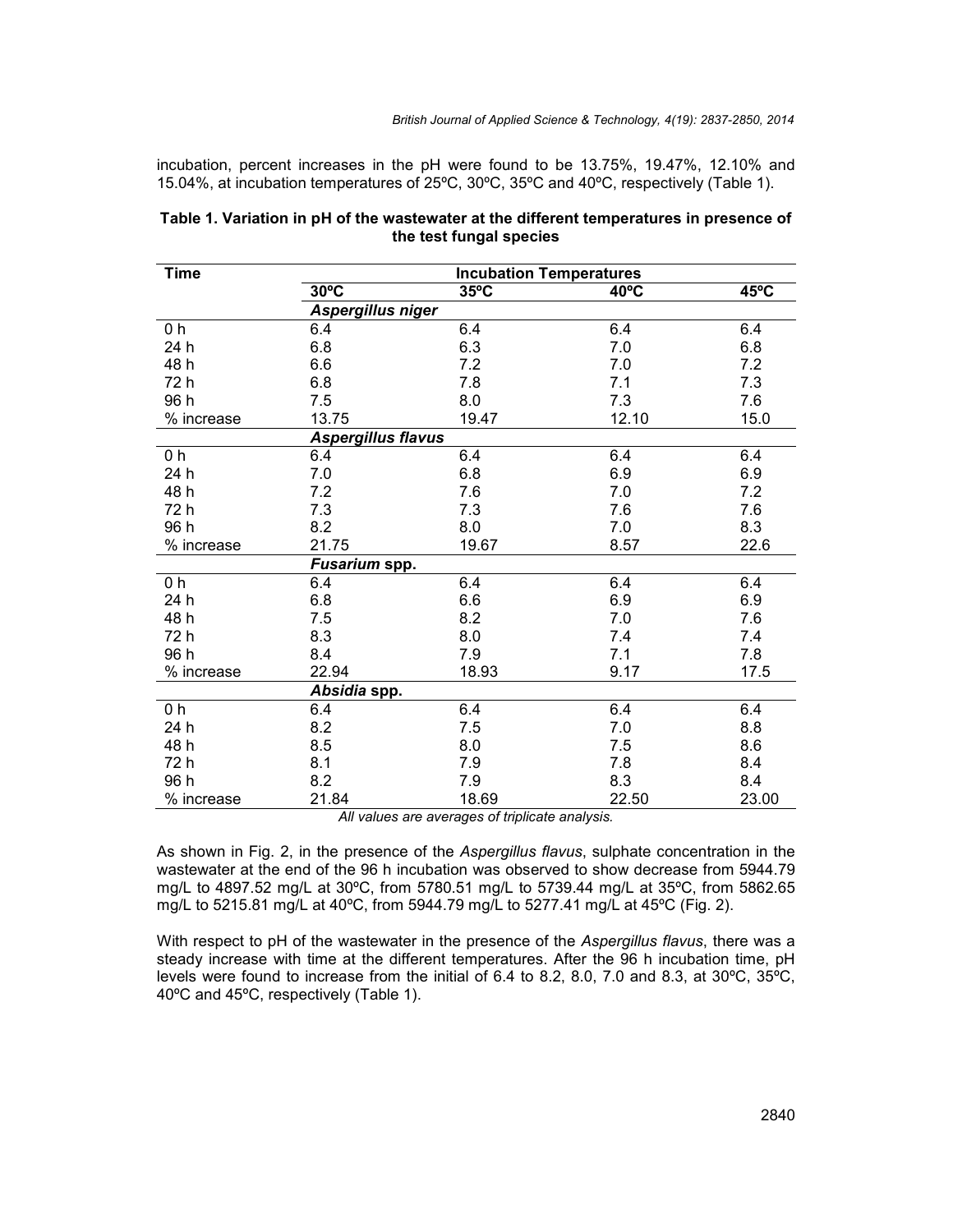*British Journal of Applied Science & Technology, 4(19): 2837-2850, 2014*



**Fig. 1. Sulphate concentrations in the presence of the** *Aspergillus niger* **at the different incubation temperatures**



**Fig. 2. Sulphate concentrations in the presence of the** *Aspergillus flavus* **at the different incubation temperatures**

When inoculated with *Fusarium* spp., sulphate concentration in the wastewater was observed to show an increase after 96 h at incubation temperatures of 35ºC and 45ºC. Only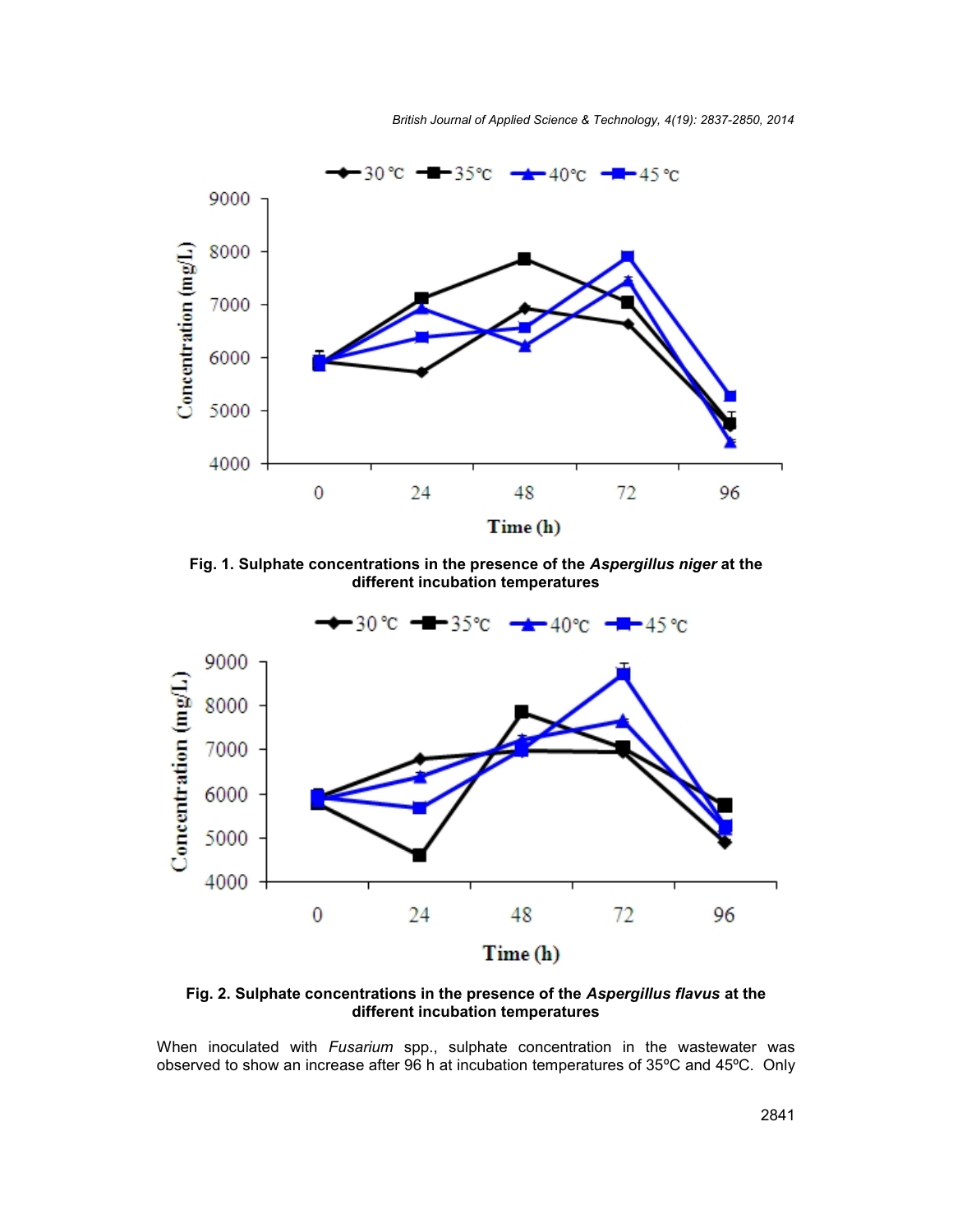slight decreases in concentration were observed at incubation temperatures of 30ºC and 40ºC. At the expiration of the 96 h incubation period, sulphate levels in the wastewater were observed to change from 5944.79 mg/L to 5493.02 mg/L, from 5780.51 mg/L to 5913.99 mg/L, from 5862.65 mg/L to 5421.15 mg/L and from 5944.79 mg/L to 5965.32 mg/L, at incubation temperatures of 30ºC, 35ºC, 40ºC and 45ºC, respectively (Fig. 3).



**Fig. 3. Sulphate concentrations in the presence of the** *Fusarium* **spp. at the different incubation temperatures**

From an initial value of 6.4, the pH of the wastewater in the presence of the *Fusarium* spp. was observed to increase to 8.4, 7.9, 7.1 and 7.8, after the 96 h incubation period at incubation temperatures of 30ºC, 35ºC, 40ºC and 45ºC, respectively. This translates to increases of 22.94%, 18.93%, 9.17% and 17.54%, respectively (Table 1).

In the presence of the *Absidia* spp., remarkable sulphate was removed from the wastewater, at incubation temperatures of 30ºC and 35ºC, decreasing from concentrations of 5944.79 mg/L to 4137.74 mg/L and from 5780.51 mg/L to 4599.77 mg/L, respectively. At incubation temperatures of 40ºC and 45ºC, sulphate level at the end of the 96 h incubation period changed from initial levels of 5862.65 mg/L and 5944.79 mg/L to final levels of 6201.47 mg/L and 5677.84 mg/L, respectively (Fig. 4).

In terms of pH of the wastewater in the presence of the *Absidia* spp., although there was an increase at the expiration of the incubation period, the change in pH did not follow any pattern with incubation. This trend was irrespective of the incubation temperatures. At the end of incubation, pH was observed to increase from the initial value of 6.4 to 8.2, 7.9, 8.3 and 8.4, at incubation temperatures of 30ºC, 35ºC, 40ºC and 45ºC, respectively (Table 1).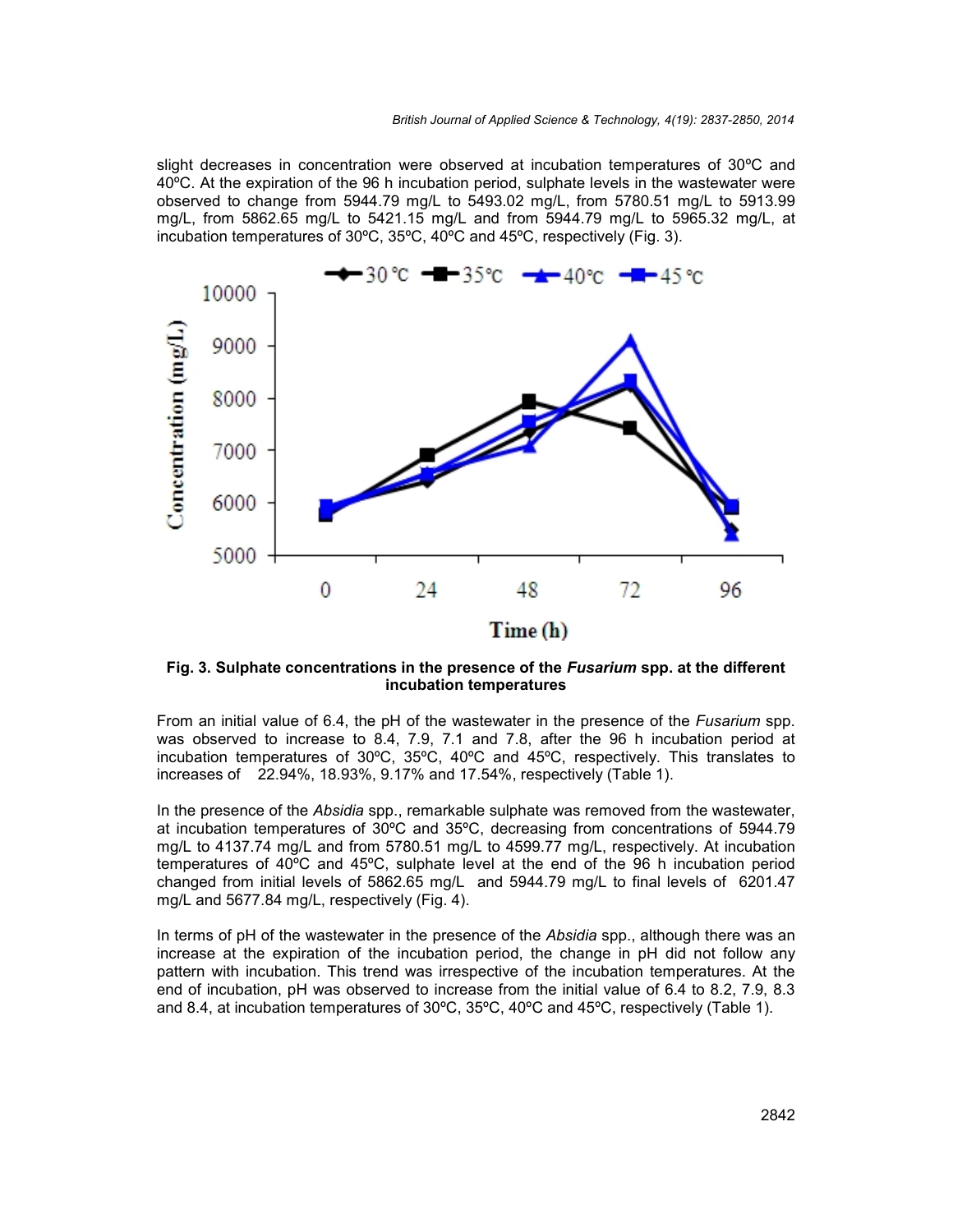*British Journal of Applied Science & Technology, 4(19): 2837-2850, 2014*



**Fig. 4. Sulphate concentrations in the presence of the** *Absidia* **spp. at the different incubation temperatures**

Sulphate concentration in the wastewater in the presence of the *Pseudomonas* spp**.** showed decreases after 96 h incubation at incubation temperatures of 30ºC and 35ºC. At 40ºC and 45ºC incubation temperatures sulphate levels at the end of incubation were observed to increase. From the initial concentrations of 5842.11 mg/L, 5780.51 mg/L, 5831.85 mg/L and 5944.79 mg/L, sulphate levels were found to be 5102.86 mg/L, 4733.24 mg/L, 6263.07 mg/L and 7885.31 mg/L, at incubation temperatures of 30ºC, 35ºC, 40ºC and 45ºC, respectively (Fig. 5).



**Fig. 5. Sulphate concentrations in the presence of the** *Pseudomonas* **spp. at the different incubation temperatures**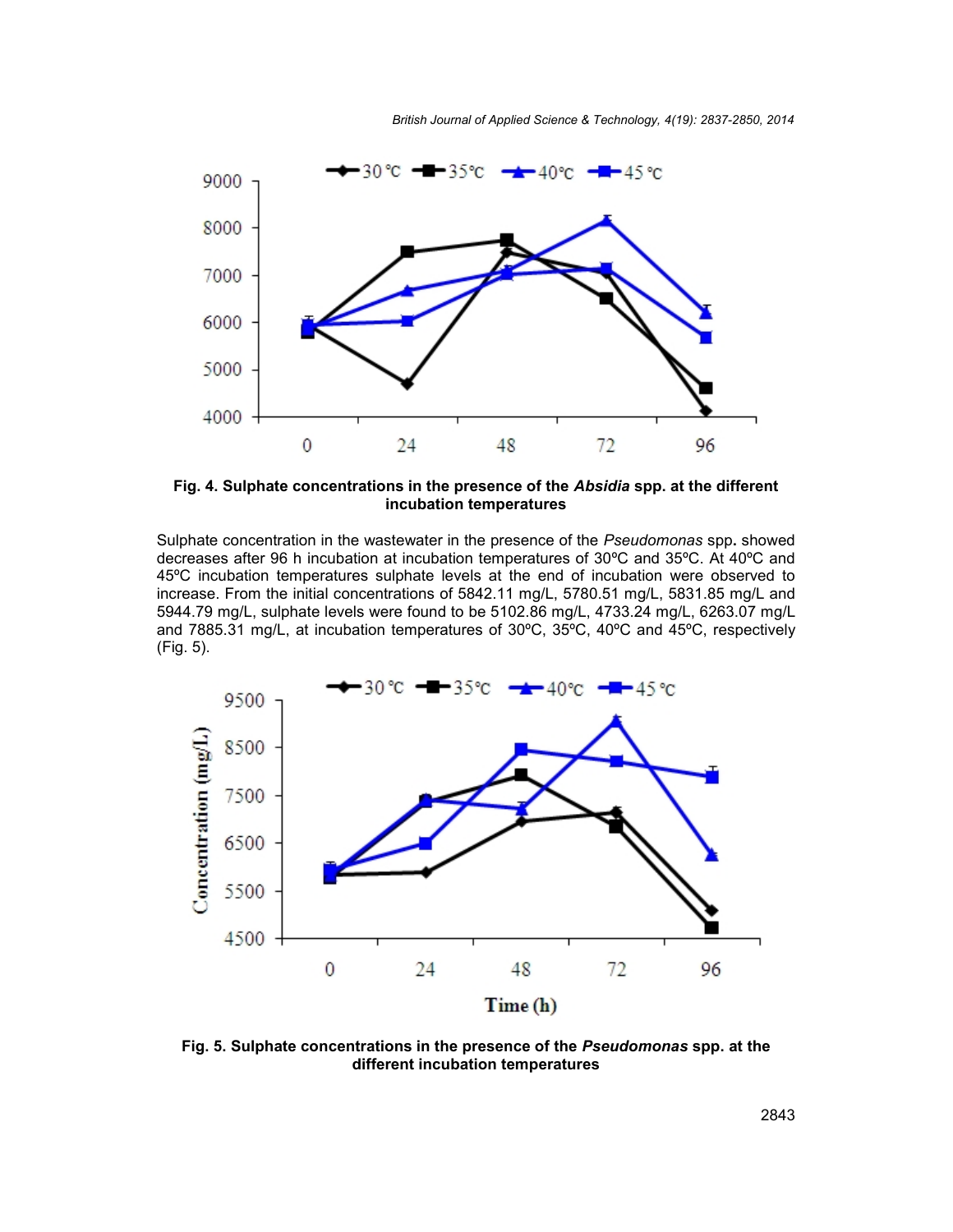With respect to pH of the wastewater in the presence of the *Pseudomonas* spp., there was an observed consistent increase with time. This trend was irrespective of the incubation temperatures. At the expiration of the 96 h incubation time, pH levels increased from the initial 6.4 to 7.4, at 30ºC, 8.5 at 35ºC, 7.5 at 40ºC and 6.9 at 45ºC (Table 2).

| <b>Time</b> | <b>Incubation Temperatures</b> |                |                |       |  |
|-------------|--------------------------------|----------------|----------------|-------|--|
|             | $30^{\circ}$ C                 | $35^{\circ}$ C | $40^{\circ}$ C | 45°C  |  |
|             | Pseudomonas spp.               |                |                |       |  |
| 0 h         | 6.4                            | 6.4            | 6.4            | 6.4   |  |
| 24 h        | 7.0                            | 6.3            | 7.2            | 6.7   |  |
| 48 h        | 7.4                            | 7.3            | 7.4            | 6.9   |  |
| 72 h        | 7.6                            | 7.5            | 7.5            | 6.9   |  |
| 96 h        | 7.4                            | 8.5            | 7.7            | 6.9   |  |
| % increase  | 13.17                          | 24.06          | 16.51          | 6.30  |  |
|             | Klebsiella spp.                |                |                |       |  |
| 0 h         | 6.4                            | 6.4            | 6.4            | 6.4   |  |
| 24 h        | 6.9                            | 6.8            | 7.1            | 6.7   |  |
| 48h         | 7.1                            | 7.2            | 7.1            | 7.7   |  |
| 72 h        | 7.9                            | 7.4            | 7.1            | 7.4   |  |
| 96 h        | 8.3                            | 8.2            | 7.9            | 7.7   |  |
| % increase  | 22.19                          | 21.64          | 18.82          | 16.87 |  |
|             | Staphylococcus spp.            |                |                |       |  |
| 0 h         | 6.4                            | 6.4            | 6.4            | 6.4   |  |
| 24 h        | 7.0                            | 6.8            | 7.0            | 6.9   |  |
| 48h         | 7.3                            | 7.2            | 7.2            | 7.8   |  |
| 72 h        | 7.3                            | 7.3            | 5.0            | 7.4   |  |
| 96 h        | 7.7                            | 7.5            | 7.2            | 7.7   |  |
| % increase  | 16.51                          | 14.63          | 10.47          | 16.11 |  |
|             | Lysinibacillus spp.            |                |                |       |  |
| 0 h         | 6.4                            | 6.4            | 6.4            | 6.4   |  |
| 24 h        | 6.9                            | 6.8            | 7.0            | 6.9   |  |
| 48 h        | 7.0                            | 7.0            | 7.1            | 7.3   |  |
| 72 h        | 7.2                            | 7.2            | 7.1            | 7.2   |  |
| 96 h        | 7.4                            | 7.3            | 7.5            | 7.4   |  |
| % increase  | 12.86                          | 12.30          | 13.79          | 13.05 |  |

| Table 2. Variation in pH of the wastewater at the different temperatures in presence of |  |  |  |  |
|-----------------------------------------------------------------------------------------|--|--|--|--|
| the test bacterial species                                                              |  |  |  |  |

When inoculated with the *Klebsiella* spp., sulphate levels in the wastewater after the end of the incubation period showed remarkable decrease at incubation temperature of 35ºC. At incubation temperatures of 40ºC and 45ºC, increases in concentrations were observed at the end of the incubation time. After the 96 h incubation period, sulphate levels were observed to change from 599.79 mg/L to 4205.54 mg/L, at 30ºC, from 5780.51 mg/L to 3583.30 mg/L at 35ºC, from 5862.64 mg/L to 6632.70 mg/L at 40ºC and from 5831.85 mg/L to 6109.06 mg/L at 45ºC (Fig. 6).

An increase in the pH of the wastewater inoculated with the *Klebsiella* spp. was observed at the expiration of incubation. This observation was irrespective of the different incubation temperatures. From the initial value of 6.4, pH of the wastewater was found to increase to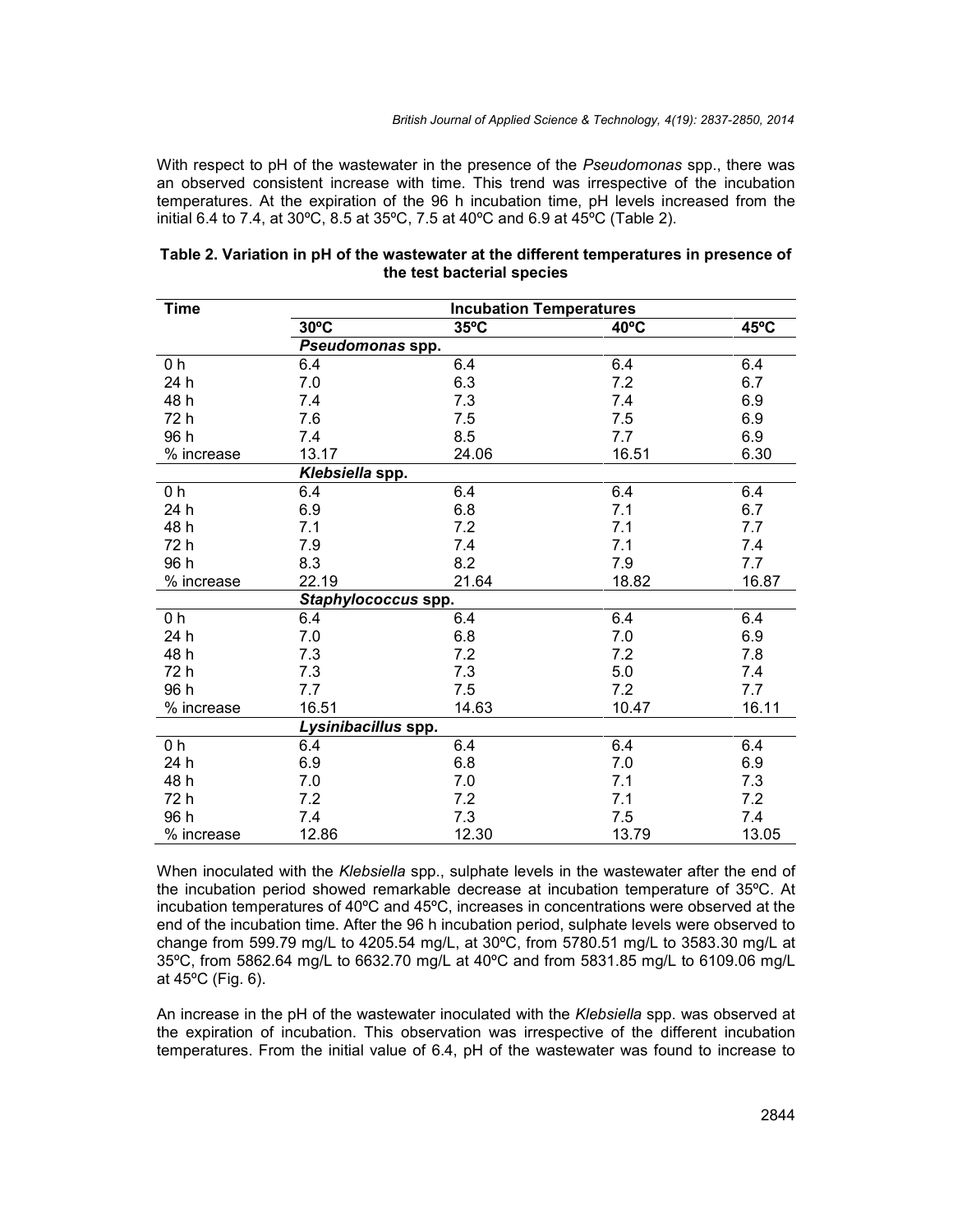

8.3, 8.2, 7.9 and 7.2, at incubation temperatures of 30ºC, 35ºC, 40ºC and 45ºC, respectively (Table 2).

**Fig. 6. Sulphate concentrations in the presence of the** *Klebsiella* **spp. at the different incubation temperatures**

As shown in Fig. 7, remarkable sulphate was removed in the presence of the *Staphylococcus* spp. only at incubation temperatures of 30ºC and 35ºC. After the 96 h incubation time, sulphate levels at 30ºC and 35ºC showed a decrease from 5944.77 mg/L to 4743.51 mg/L and from 5780.51 to 4230.14 mg/L, respectively. At incubation temperatures of 40ºC and 45ºC, sulphate levels varied from the initial concentrations of 5862.65 mg/L and 5944.79 mg/L to 6492.04 mg/L and 5872.92, respectively (Fig. 7).

In the case of pH of the wastewater in the presence of the *Staphylococcus* spp., there was consistent a steady increase with time at the different incubation temperatures. At the expiration of the 96 h incubation period, pH showed increases from the initial 6.4 to 7.7, 7.5, 7.2 and 7.7 at incubation temperatures of 30ºC, 35ºC, 40ºC and 45ºC, respectively. This translates to increases of 16.51%, 14.51%, 10.47 % and 16.11 %, respectively (Table 2).

In the presence of the *Lysinibacillus* spp., sulphate concentration in the wastewater was observed to vary from initial levels of 5944.77 mg/L, 5780.51 mg/L, 5862.65 mg/L, 5944.77 mg/L to final levels of 4538.16 mg/L, 4599.77 mg/L, 7094.73 mg/L, 5996.12 mg/L at incubation temperatures of 30ºC, 35ºC, 40ºC and 45ºC, respectively (Fig. 8).

With respect to pH of the wastewater in the presence of the *Lysinibacillus* spp., there was a steady increase with time. This trend was irrespective of the incubation temperatures. From the initial pH of 6.4, there was an increase of 12.86% at 30ºC, 12.30% at 35ºC, 13.79% at 40ºC and 13.05 at 45ºC (Table 2).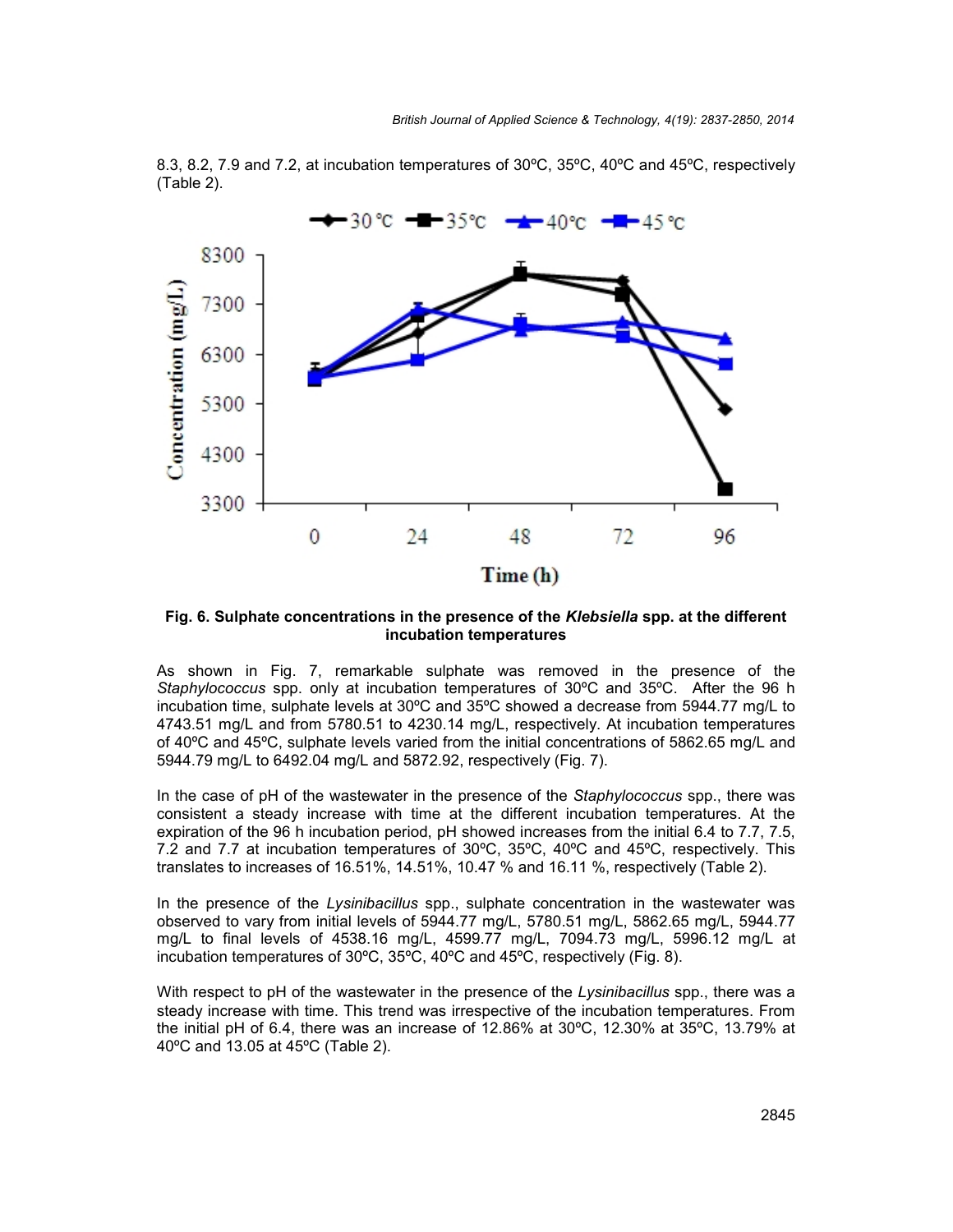*British Journal of Applied Science & Technology, 4(19): 2837-2850, 2014*



**Fig. 7. Sulphate concentrations in the presence of the** *Staphylococcus* **spp. at the different incubation temperatures**



**Fig. 8. Sulphate concentrations in the presence of the** *Lysinibacillus* **spp. at the different incubation temperatures**

As shown in Table 3, at incubation temperature of 30ºC, sulphate removal among the isolates ranged from 7.60% to 30.40%, with the lowest and highest observed in the presence of the *Fusarium* spp. and *Absidia* spp., after the 96 h incubation period. At incubation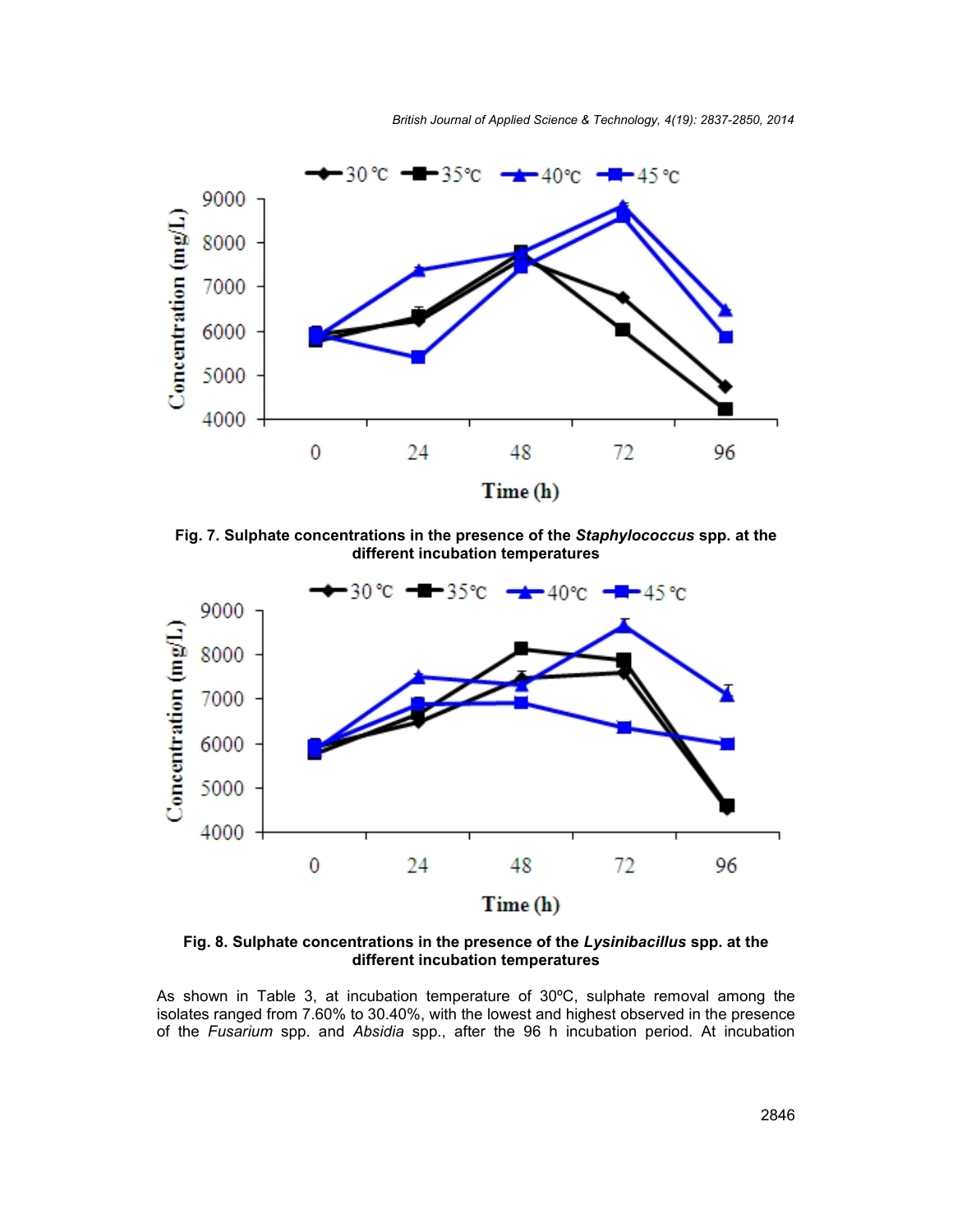temperatures of 40ºC and 45ºC, at the expiration of incubation, the majority of the test isolates showed either an increase in concentration of very minute removal (Table 3).

| <b>Test isolates</b> | $30^{\circ}$ C | $35^{\circ}$ C | $40^{\circ}$ C | $45^{\circ}$ C |
|----------------------|----------------|----------------|----------------|----------------|
| Aspergillus niger    | 20.73          | 18.99          | 24.52          | 11.23          |
| Aspergillus flavus   | 17.62          | 0.71           | 11.03          | 11.23          |
| Fusarium spp.        | 7.60           | $-2.31$        | 7.53           | $-0.35$        |
| Absidia spp.         | 30.40          | 20.43          | $-5.78$        | 4.49           |
| Pseudomonas spp.     | 12.65          | 18.12          | $-7.39$        | $-32.64$       |
| Klebsiella spp.      | 12.44          | 38.01          | $-13.13$       | $-4.75$        |
| Staphylococcus spp.  | 20.21          | 26.82          | $-10.74$       | 1.21           |
| Lysinibacillus spp.  | 23.66          | 20.42          | $-21.02$       | $-0.86$        |

### **Table 3. Percent sulphate removed by the isolates at the different incubation temperatures after the 96 h incubation period**

*All values represent percent decreases except negative values that indicate increases*

In the present study, the optimum temperature range for sulphate removal by the test isolates was observed to be 30 to 35 $^{\circ}$ C for the bacteria and 30 – 40 $^{\circ}$ C for the fungi. In a study on phosphate and nitrate uptake from wastewater using the same test bacterial isolates by, Olaolu and co-workers [13], the optimum temperature for nutrient removal by the test isolates was observed to vary for phosphate and nitrate removals. Their study revealed that slight phosphate removal by the isolates at temperature range of 30ºC and 35ºC. In the case of nitrate, optimum range for removal was observed to range from 25ºC to 35ºC [11]. For the fungal isolates, in a previous study on nutrient removal, optimum temperature for phosphate removal was observed at 30ºC -40ºC while nitrate highest removal nitrate was obtained at 35ºC in the presence of the *Fusarium* spp. and *Aspergillus flavus*. In the presence of the *Absidia* spp. and *Aspergillus niger* maximum removal was obtained at 25ºC [10]. Brdjanovic et al. [14] reported an optimum temperature of 20ºC during the evaluation of the short-term effects of temperature on phosphate removal in biological systems. In the same vein, Jones and Stephenson, [15] observed a optimum temperature of 30ºC for phosphate removal in wastewater where high removal rates were also observed at two extreme temperatures of (5ºC and 40ºC).

In addition, a temperature of 25ºC has been indicated as the optimum temperature for phosphate and nitrate removal in a study that evaluated the effect of temperature on the nutrient removal efficiency of three protozoan isolates in activated sludge mixed liquor [13]. However, despite the importance of temperature as a major factor affecting the growth and metabolic processes of microorganisms, few contradictory reports on its effects on nutrient removal in the presence of different organisms have been reported [16,17]. These inconsistencies in temperature findings among different investigators have been attributed to varying substrates, diverse system configurations, use of different analytical procedures and the application of different operational/optimization conditions [18]. Besides, a major factor contributing to this phenomenon is the great difference existing between the optimal temperature for bacterial growth and that needed for nutrient removal [19,20].

It is indicated that although the majority of sulphate-reducing bacteria are mesophilic organisms, they have the ability to still perform within a temperature range of 10-50ºC. It is hypothesied that as the temperature rises, chemical and enzymatic reactions in the cell proceed at more rapid rates and bacterial growth becomes faster. In any organism, there exists a minimum temperature, below which growth no longer occurs and an optimum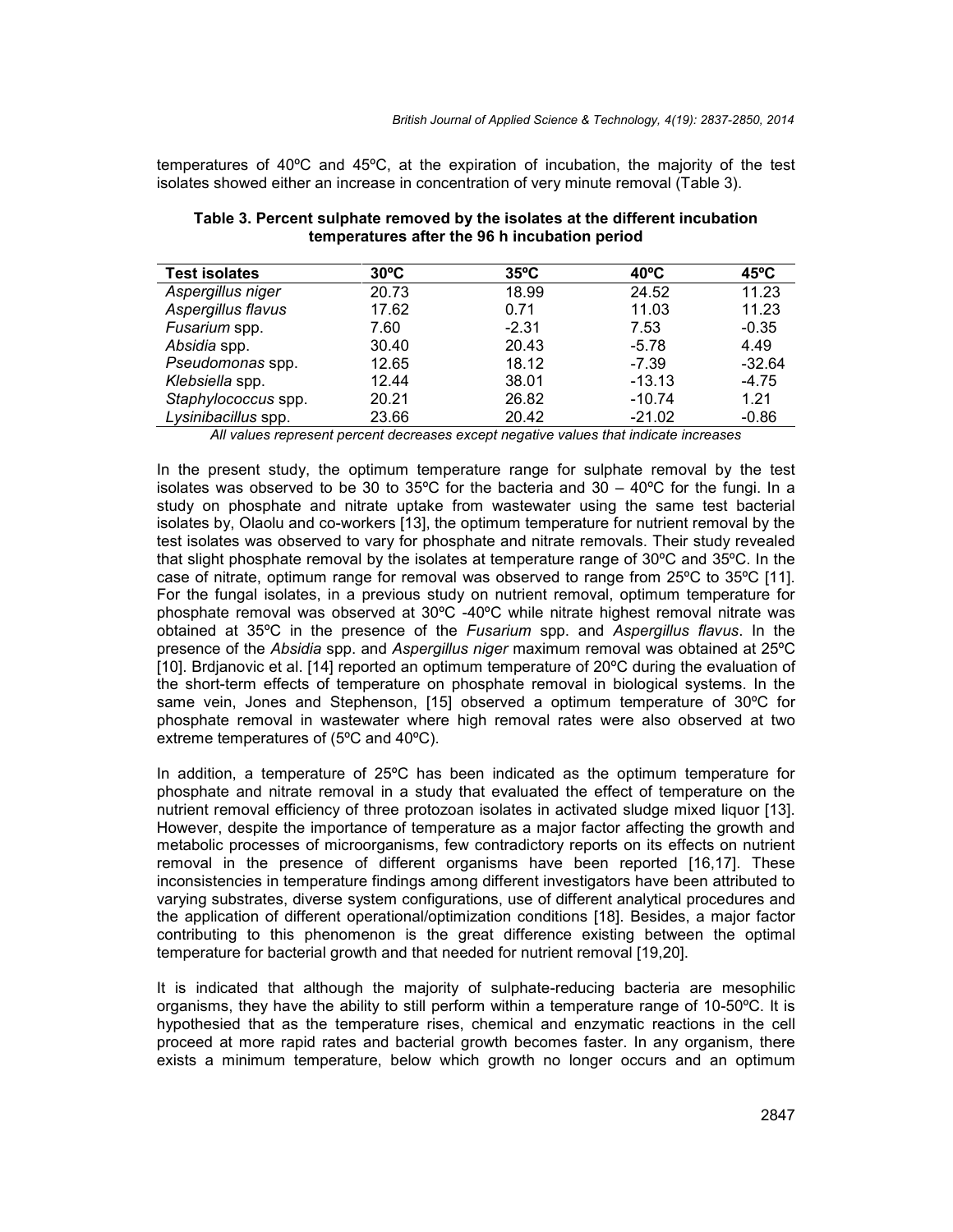temperature at which growth is most rapid, and a maximum temperature above which growth is not possible [5,21]. In the study by Greben et al. [5] on biological sulphate removal, although sulphate was reduced at 15ºC, it was observed that the reduction rate was lower than at 25ºC. In a study on biological sulphate removal using hydrogen as the energy source, at the different temperature that were used for investigation, the amount of sulphate that was removed by was observed to amount to 950 mg/L, 750 mg/L and 610 mg/L, at 23ºC, 20ºC and 18ºC, respectively [22].

## **4. CONCLUSION**

In evaluating the effect of temperature on the sulphate removal ability of the test isolates, the study revealed optimum temperature ranges for removal to be 30-35ºC and 30–40ºC, for the bacteria and fungi isolates, respectively. At the temperature of 45ºC the sulphate removal ability of the test isolates was observed to be drastically limited a trend that was uniform among the bacterial and fungal isolates. Also observed in this study was a consistent increase in pH of the wastewater throughout the period of incubation. This trend was irrespective of the test microbial isolates and the incubation temperatures.

Despite the fact that the study cannot be considered to be exhaustive, the findings were able to reveal the role of temperature in the sulphate removal from wastewater by the test bacterial and fungal isolates under the experimental conditions. Knowledge of this could help in effective biological wastewater treatment.

### **ACKNOWLEDGEMENTS**

The authors are grateful to the management of Landmark University, Omu Aran, Kwara State for providing the facilities to carry out this research work. Special thanks go to the management of the Landmark University Commercial Farms, for permission to access the wastewater used for the investigation.

## **COMPETING INTERESTS**

Authors have declared that no competing interests exist.

## **REFERENCES**

- 1. Samee M. Biological sulfate reduction of reverse osmosis brine concentrate: process modeling and design. A Doctoral Dissertation of the Department of Environmental Engineering, Faculty of the Graduate School University of Southern California, USA; 2007.
- 2. Papirio S. Fluidized-bed bioreactor applications for the treatment of metal, sulfate and nitrate-contaminated mine waters. A Doctoral Thesis of the Department of Chemical Engineering. University of Cassino and Southern Lazio, Italy; 2012.
- 3. Maree JP, Netshidaulu I, Strobos G, Nengovhela R, Geldenhuys AJ. Integrated process for biological sulphate removal and sulphur recovery. Proceedings of the 2004 Water Institute of Southern Africa (WISA) Biennial Conference, Cape Town, South Africa; 2004.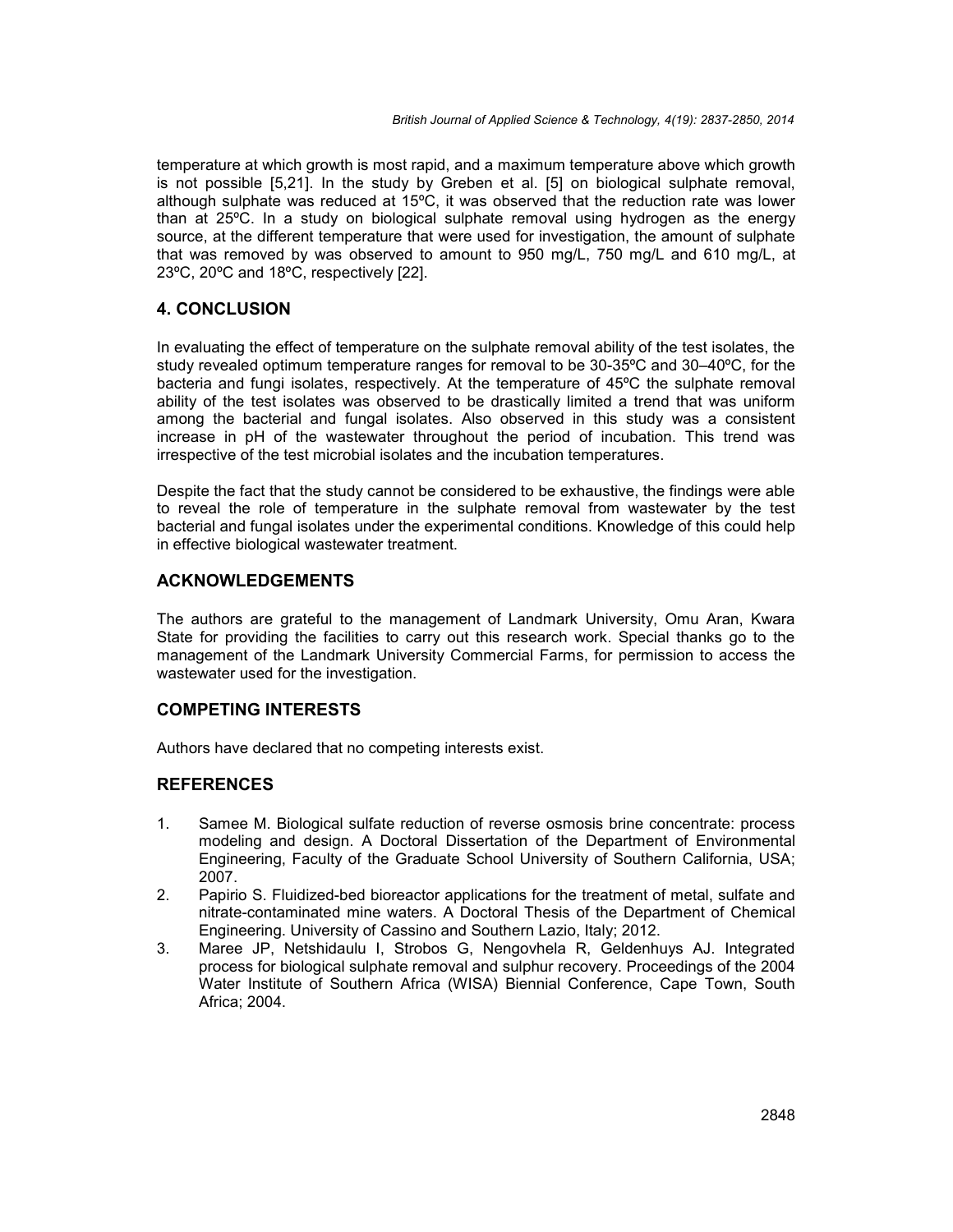- 4. Dill D, Du Preez L, Graff M, Maree J. Biological sulphate removal from acid mine drainage using produce gas as carbon and energy source: process limitations and their resolution. International Mine Water Association (IMWA) Proceedings; 1994.
- 5. Greben HA, Bologo H, Maree JP. The effect of different parameters on the biological volumetric and specific sulphate removal rates. Paper presented at the Biennial Conference of the Water Institute of Southern Africa (WISA) 19 – 23 May 2002, Durban, South Africa; 2002.
- 6. Sawicka JE, Jorgensen BB, Bruchert V. Temperature characteristics of bacterial sulfate reduction in continental shelf and slope sediments. Biogeosciences Discuss. 2012;9:673–700.
- 7. Arnosti C, Jorgensen BB, Sagemann J, Thamdrup B. Temperature dependence of microbial degradation of organic matter in marine sediments: Polysaccharide hydrolysis, oxygen consumption and sulfate reduction. Marine Ecology Progress Series. 1998;165:59-70.
- 8. Jorgensen BB. Mineralization of organic matter in the sea bed-the role of sulphate reduction. Nature. 1982;296:643-645.
- 9. Elsgaard L, Isaksen MF, Jorgensen BB, Alayse AM, Jannasch HW. Microbial sulfate reduction in deep-sea sediments at the Guaymas Basin hydrothermal vent area: influence of temperature and substrates. Geochim Cosmochim Acta. 1994;58:3335- 3343.
- 10. Akpor OB, Adelani-Akande TA, Aderiye BI. The effect of temperature on nutrient removal from wastewater by selected fungal species. International Journal of Current Microbiology and Applied Sciences. 2013;2(9):328-340.
- 11. Akpor OB, Olaolu TD, Okolie EC. The effect of temperature on nitrate and phosphate uptake from synthetic wastewater by selected bacteria species. British Microbiology Research Journal. 2014;4(3):328-342.
- 12. APHA. Standard Methods for the Examination of Water and Wastewater,  $22^{nd}$  edition. APHA, Washington DC; 2012.
- 13. Olaolu TD, Akpor OB, Aderiye BI. Investigation of the effect of initial biomass on nitrate and phosphate removal from synthetic wastewater by selected bacteria isolates. Journal of Natural Sciences Research. 2013;3(11):39-49.
- 14. Brdjanovic D, Hooijmans CM, Van Loosdrecht MCM, Alaerts GJ, Heeijen JJ. The dynamic effect of potassium limitation on biological phosphorus removal. Water Research. 1996;30(1):303-313.
- 15. Jones M, Stephenson T. The effect of temperature on enhanced biological phosphorus removal. Environmental Technology. 1996;17:965-976.
- 16. Mino T. Review: Microbial selection of polyphosphate-accumulating bacteria in activated sludge wastewater treatment processes for enhanced biological removal. Biochemistry. 2000;63(3):341-348.
- 17. Seviour RJ, Mino T, Onuki M. The microbiology of biological phosphorus removal in activated sludge systems. FEMS Microbiological Review. 2003;27:99-127.
- 18. Larsdotter K. Microalgae for phosphorus removal from wastewater in a Nordic climate. *A* Doctoral Thesis from the School of Biotechnology. Royal Institute of Technology, Stockholm, Sweden; 2006.
- 19. Sabalowsky AR. An investigation of the feasibility of nitrification and denitrification of a complex industrial wastewater with high seasonal temperatures. Masters Thesis from Virginia Polytechnic Institute and State University. Blacksburg; 1999.
- 20. Saito T, Brdjanovic D, Van Loosdrecht MCM. Effect of nitrite on phosphate uptake by phosphate accumulating organisms. Water Research. 2004;3:3760-3768.